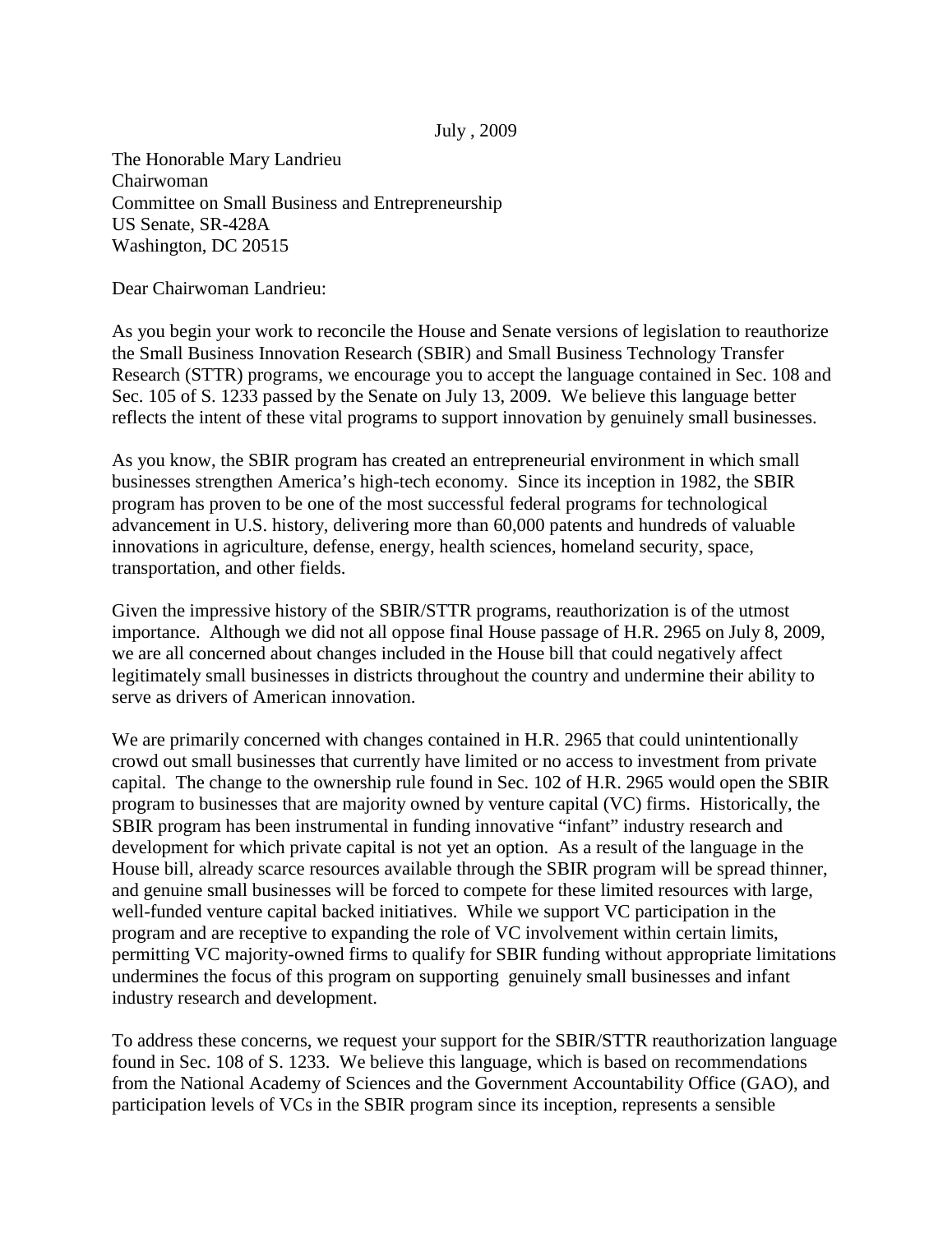compromise on the ownership issue. Sec. 108 of S. 1233 will adequately expand participation of venture capital in the SBIR/STTR program while ensuring that this taxpayer-funded program still focuses on truly small businesses.

In addition to the ownership rule, we also ask that you support the Senate language regarding the increases in size for Phase I and Phase II awards. Sec. 105 of S. 1233 would increase Phase I and Phase II awards above their current levels to \$150,000 and \$1,000,000. These appropriate increases account for inflation and will enable the SBIR/STTR programs to fund a larger number of viable initiatives than the Phase I and Phase II increases contained in H.R. 2965. Sec. 105 of S. 1233 is also consistent with recommendations made by the National Academy of Sciences.

As you work to reach a compromise for this important reauthorization, we also urge you to discuss the length of reauthorization, increasing the agency allocation set-aside for the SBIR and STTR programs as suggested in Sec. 103 and Sec. 104 of S. 1233, and maintaining mandatory Phase I competition. We believe these provisions will strengthen the SBIR/STTR programs.

We appreciate your thoughtful consideration of our requests, which we believe will enable the next generation of SBIR innovation to be fully realized in support of cutting-edge small businesses and our economy. SBIR is often described as the most successful government research and development program. Like you, we would like to see this program build upon its impressive success. Thank you for your hard word and dedication to supporting and improving these critical programs

Sincerely,

\_\_\_\_\_\_\_\_\_\_\_\_\_\_\_\_\_\_\_\_\_\_\_\_\_\_\_ \_\_\_\_\_\_\_\_\_\_\_\_\_\_\_\_\_\_\_\_\_\_\_\_\_\_\_ Edward J. Markey Niki Tsongas Member of Congress Member of Congress

Paul W. Hodes Peter Welch Member of Congress Member of Congress

\_\_\_\_\_\_\_\_\_\_\_\_\_\_\_\_\_\_\_\_\_\_\_\_\_\_\_ \_\_\_\_\_\_\_\_\_\_\_\_\_\_\_\_\_\_\_\_\_\_\_\_\_\_\_

\_\_\_\_\_\_\_\_\_\_\_\_\_\_\_\_\_\_\_\_\_\_\_\_\_\_\_ \_\_\_\_\_\_\_\_\_\_\_\_\_\_\_\_\_\_\_\_\_\_\_\_\_\_\_ Stephanie Herseth Sandlin Betty Sutton<br>
Member of Congress
Member of Congress
Betty Sutton<br>
Member of Congress
Betty Sutton Member of Congress